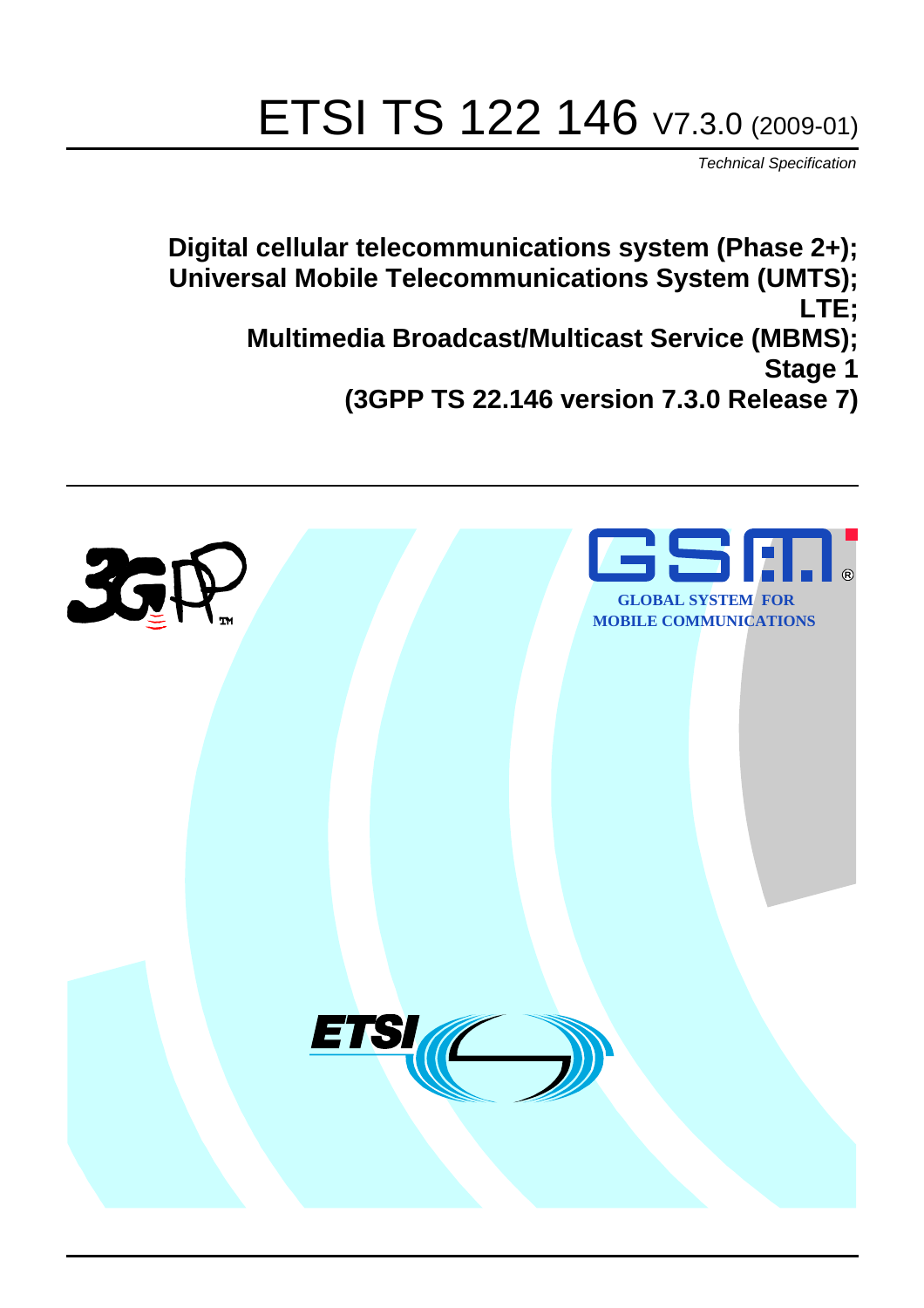Reference RTS/TSGS-0122146v730

> Keywords GSM, UMTS

#### *ETSI*

#### 650 Route des Lucioles F-06921 Sophia Antipolis Cedex - FRANCE

Tel.: +33 4 92 94 42 00 Fax: +33 4 93 65 47 16

Siret N° 348 623 562 00017 - NAF 742 C Association à but non lucratif enregistrée à la Sous-Préfecture de Grasse (06) N° 7803/88

#### *Important notice*

Individual copies of the present document can be downloaded from: [http://www.etsi.org](http://www.etsi.org/)

The present document may be made available in more than one electronic version or in print. In any case of existing or perceived difference in contents between such versions, the reference version is the Portable Document Format (PDF). In case of dispute, the reference shall be the printing on ETSI printers of the PDF version kept on a specific network drive within ETSI Secretariat.

Users of the present document should be aware that the document may be subject to revision or change of status. Information on the current status of this and other ETSI documents is available at <http://portal.etsi.org/tb/status/status.asp>

If you find errors in the present document, please send your comment to one of the following services: [http://portal.etsi.org/chaircor/ETSI\\_support.asp](http://portal.etsi.org/chaircor/ETSI_support.asp)

#### *Copyright Notification*

No part may be reproduced except as authorized by written permission. The copyright and the foregoing restriction extend to reproduction in all media.

> © European Telecommunications Standards Institute 2009. All rights reserved.

**DECT**TM, **PLUGTESTS**TM, **UMTS**TM, **TIPHON**TM, the TIPHON logo and the ETSI logo are Trade Marks of ETSI registered for the benefit of its Members.

**3GPP**TM is a Trade Mark of ETSI registered for the benefit of its Members and of the 3GPP Organizational Partners. **LTE**™ is a Trade Mark of ETSI currently being registered

for the benefit of its Members and of the 3GPP Organizational Partners.

**GSM**® and the GSM logo are Trade Marks registered and owned by the GSM Association.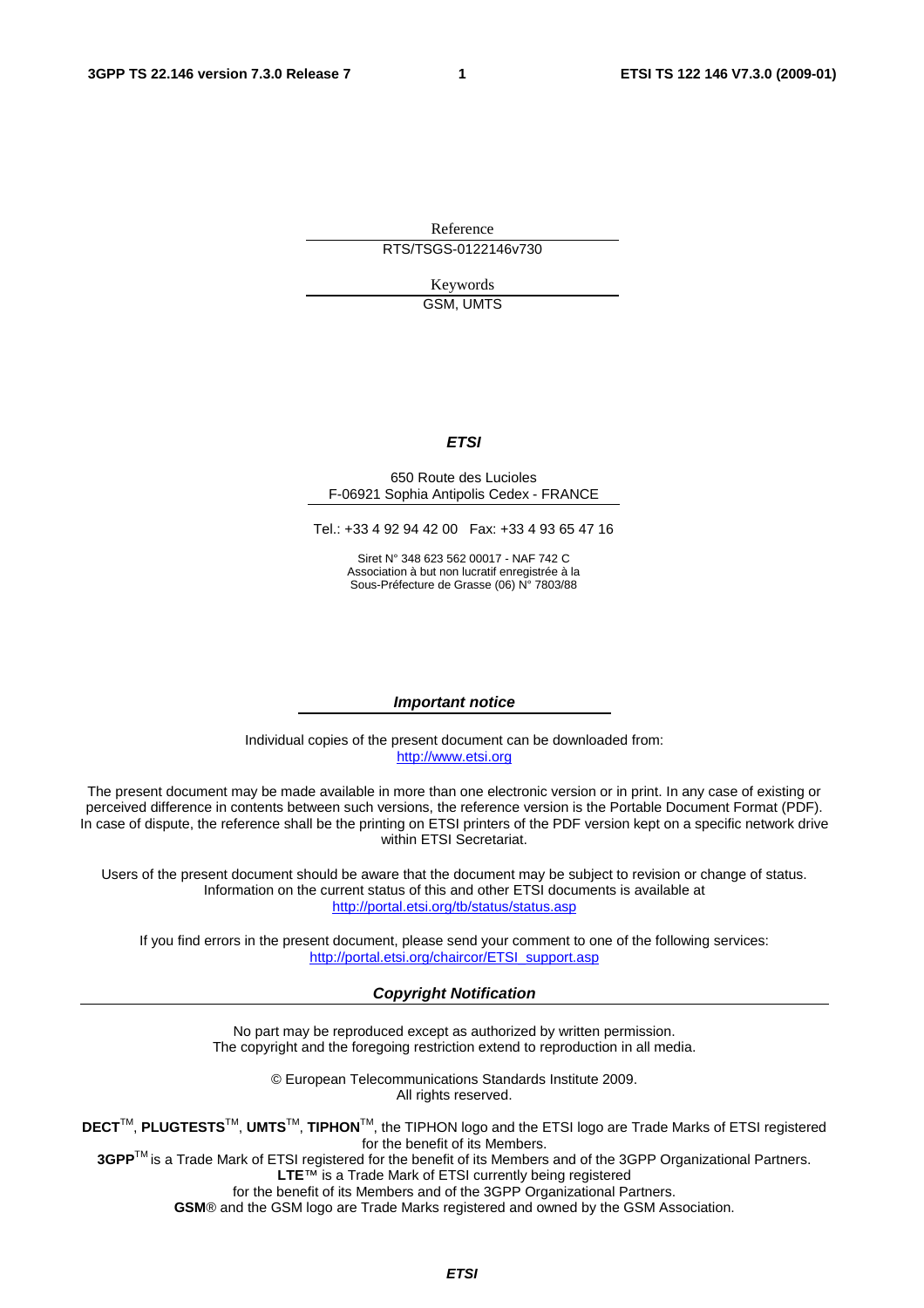## Intellectual Property Rights

IPRs essential or potentially essential to the present document may have been declared to ETSI. The information pertaining to these essential IPRs, if any, is publicly available for **ETSI members and non-members**, and can be found in ETSI SR 000 314: *"Intellectual Property Rights (IPRs); Essential, or potentially Essential, IPRs notified to ETSI in respect of ETSI standards"*, which is available from the ETSI Secretariat. Latest updates are available on the ETSI Web server ([http://webapp.etsi.org/IPR/home.asp\)](http://webapp.etsi.org/IPR/home.asp).

Pursuant to the ETSI IPR Policy, no investigation, including IPR searches, has been carried out by ETSI. No guarantee can be given as to the existence of other IPRs not referenced in ETSI SR 000 314 (or the updates on the ETSI Web server) which are, or may be, or may become, essential to the present document.

### Foreword

This Technical Specification (TS) has been produced by ETSI 3rd Generation Partnership Project (3GPP).

The present document may refer to technical specifications or reports using their 3GPP identities, UMTS identities or GSM identities. These should be interpreted as being references to the corresponding ETSI deliverables.

The cross reference between GSM, UMTS, 3GPP and ETSI identities can be found under [http://webapp.etsi.org/key/queryform.asp.](http://webapp.etsi.org/key/queryform.asp)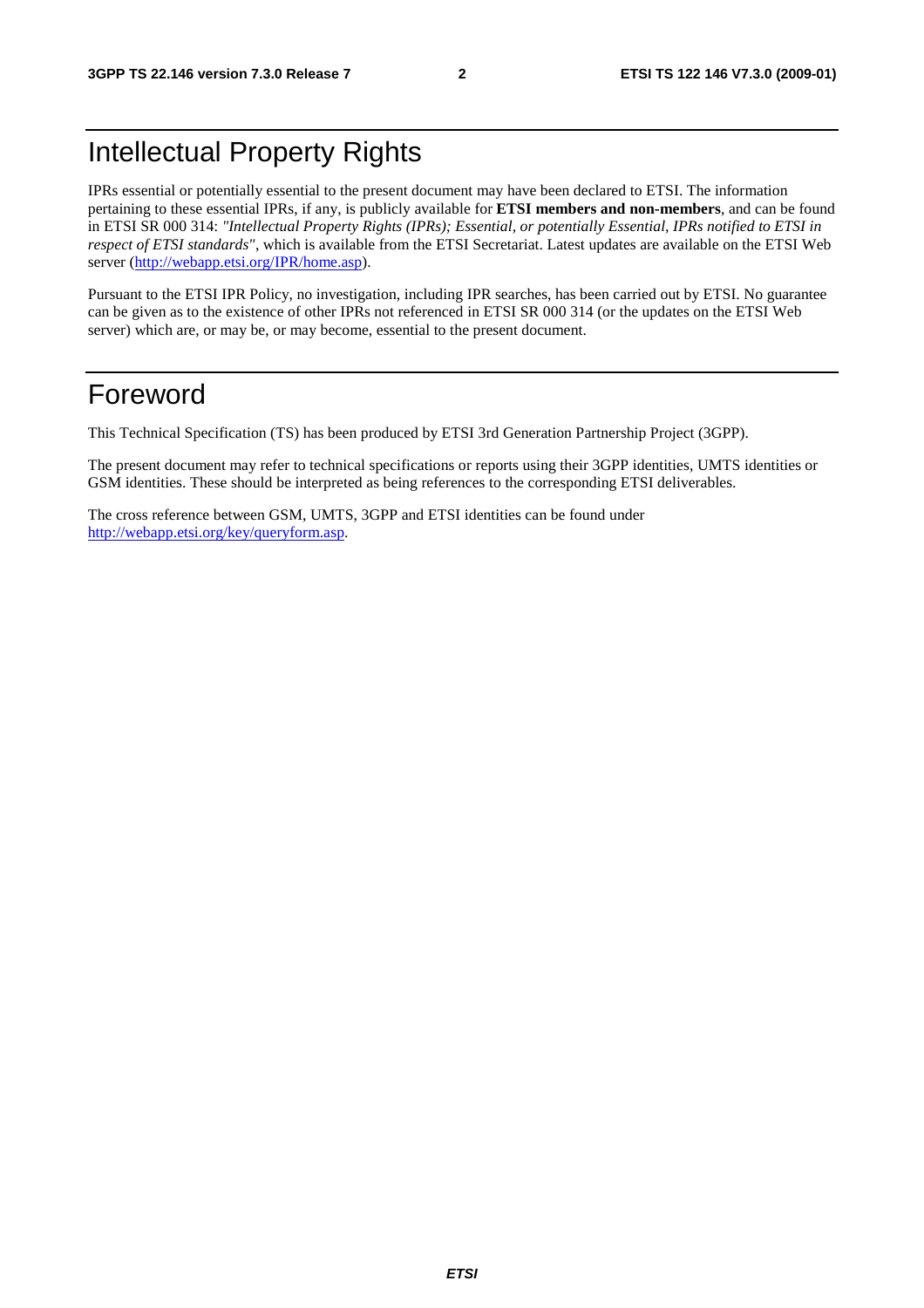#### $\mathbf{3}$

## Contents

| 1                                                          |                               |  |
|------------------------------------------------------------|-------------------------------|--|
| 2                                                          |                               |  |
| 3<br>3.1<br>3.2                                            |                               |  |
| $\overline{4}$<br>4.1<br>4.2<br>4.2.1<br>4.3               |                               |  |
| 5<br>5.1<br>5.1.1<br>5.1.2<br>5.2<br>5.2.1<br>5.2.2<br>5.3 |                               |  |
| 6                                                          |                               |  |
| 7<br>7.1<br>7.2                                            |                               |  |
|                                                            | <b>Annex A (informative):</b> |  |
|                                                            | <b>Annex B (informative):</b> |  |
|                                                            |                               |  |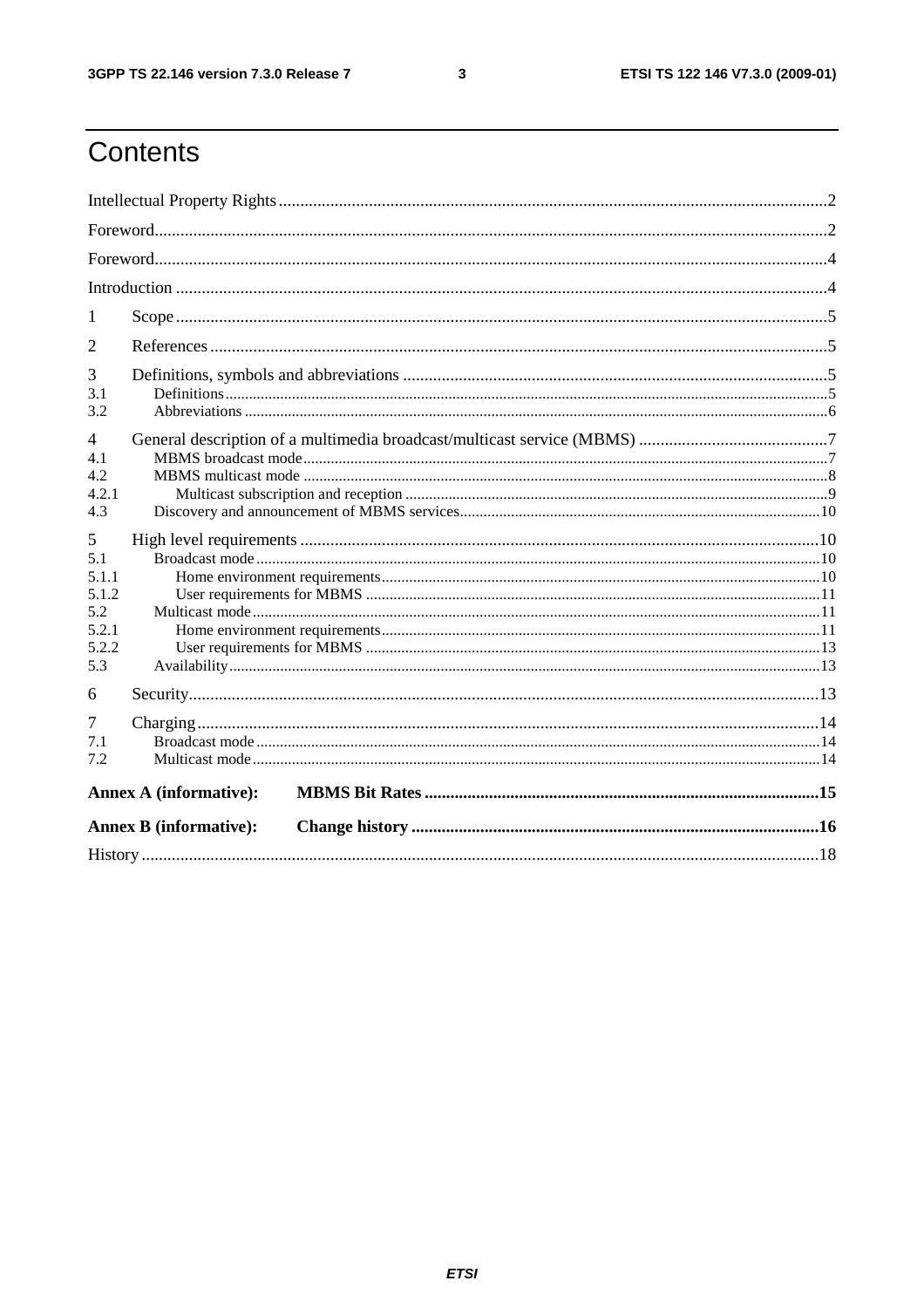#### Foreword

This Technical Specification has been produced by the  $3<sup>rd</sup>$  Generation Partnership Project (3GPP).

The contents of the present document are subject to continuing work within the TSG and may change following formal TSG approval. Should the TSG modify the contents of the present document, it will be re-released by the TSG with an identifying change of release date and an increase in version number as follows:

Version x.y.z

where:

- x the first digit:
	- 1 presented to TSG for information;
	- 2 presented to TSG for approval;
	- 3 or greater indicates TSG approved document under change control.
- y the second digit is incremented for all changes of substance, i.e. technical enhancements, corrections, updates, etc.
- z the third digit is incremented when editorial only changes have been incorporated in the document.

## Introduction

Broadcast and Multicast are methods for transmitting data-grams from a single source to several destinations (point-tomultipoint). To date, release-4 and release-99 define two services in this respect:

A cell broadcast service (CBS) allowing for low bit-rate data to be transmitted to all subscribers in a set of given cells over a shared broadcast channel. This service offers a message-based service [5,6]

An IP-Multicast service allowing for mobile subscribers to receive multicast traffic. This service does not allow for multiple subscribers to share radio or core network resources and as such does not offer any advantages as far as resource utilization within the PLMN and over the radio access network. [3,4]

It is envisaged that for some applications, multiple users can receive the same data at the same time. The benefit of multicast and broadcast in the network is that the data is sent once on each link. For example, an SGSN will send data once to an RNC regardless of the number of Node Bs and UEs that wish to receive it. The benefit of multicast and broadcast on the air interface is that many users can receive the same data on a common channel, thus not clogging up the air interface with multiple transmissions of the same data.

With increasing use of high bandwidth applications in third generation mobile systems, especially with a large number of users receiving the same high data rate services, efficient information distribution is essential. Thus, broadcast and multicast are techniques to decrease the amount of data within the network and use resources more efficiently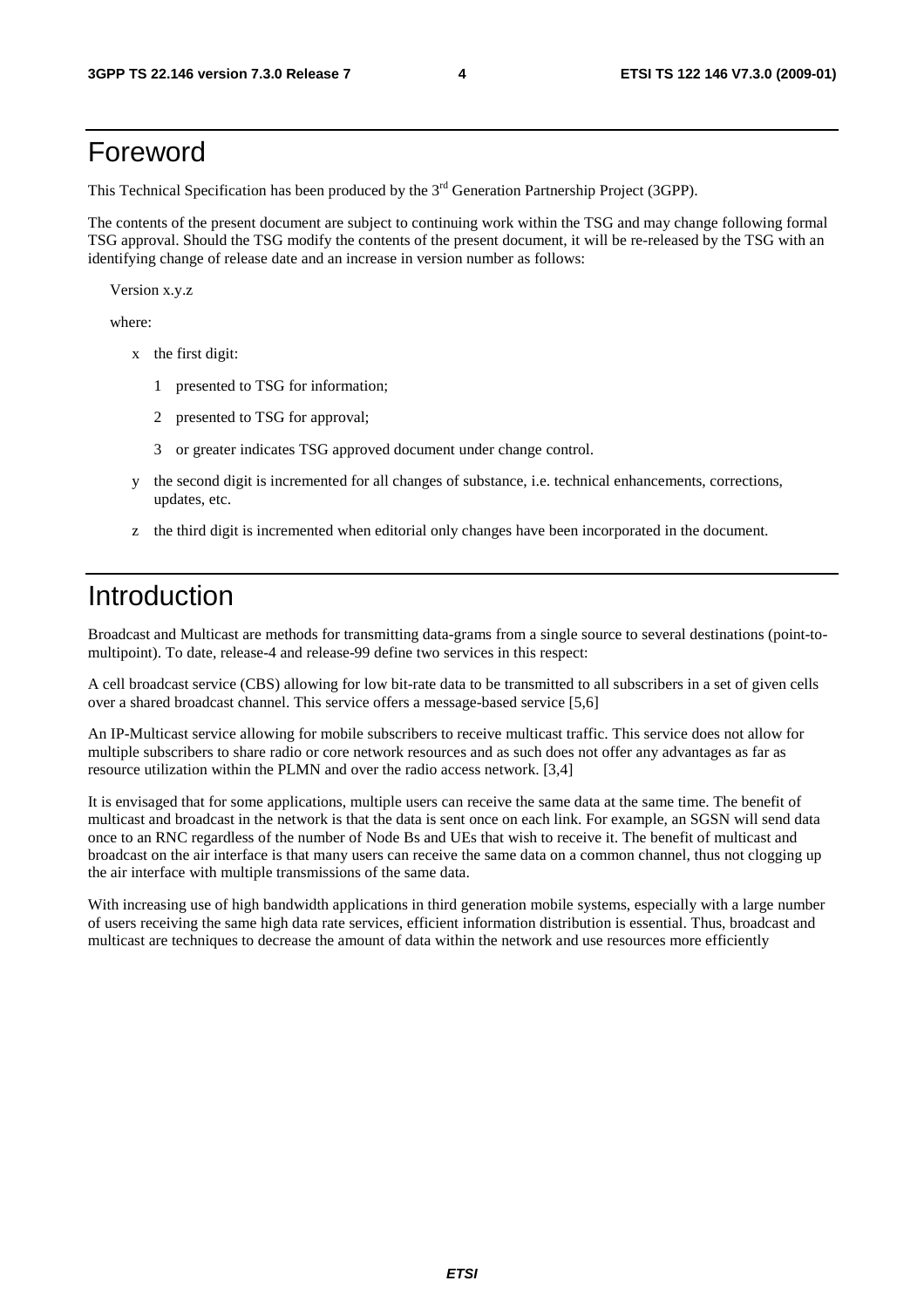### 1 Scope

This Technical specification defines the stage one description of the Broadcast and Multicast Services for the 3GPP System (UTRAN and GERAN). Stage one is the set of requirements which shall be supported for the provision of Broadcast and Multicast services, seen primarily from the subscriber"s and service providers" points of view.

This TS includes information applicable to network operators, content providers, and terminal and network manufacturers.

This TS contains the core requirements for Multicast and Broadcast Services, which are sufficient to provide a complete service.

### 2 References

The following documents contain provisions which, through reference in this text, constitute provisions of the present document.

- References are either specific (identified by date of publication, edition number, version number, etc.) or non-specific.
- For a specific reference, subsequent revisions do not apply.
- For a non-specific reference, the latest version applies. In the case of a reference to a 3GPP document (including a GSM document), a non-specific reference implicitly refers to the latest version of that document *in the same Release as the present document*.
- [1] 3GPP TR 21.905: " Vocabulary for 3GPP Specifications ".
- [2] RFC 1112: "Host extensions for IP multicasting", RFC 1920:" Internet official protocol standards", RFC 1458: "Requirements for multicast protocols", RFC 1301: "Multicast transport protocol"
- [3] 3GPP TS 22.060: "General Packet Radio Service (GPRS); Service description; Stage 1".
- [4] 3GPP TS 23.060: 'General Packet Radio Service (GPRS); Service description; Stage 2".
- [5] 3GPP TS 25.324: 'Broadcast/Multicast Control BMC'
- [6] 3GPP TS 23.041: 'Technical Realization of Cell Broadcast Service (CBS)'
- [7] 3GPP TS 22.246: "MBMS User Services".

## 3 Definitions, symbols and abbreviations

#### 3.1 Definitions

For the purposes of the present document, the definitions in 3GPP TR 21.905 [1] as well as the following definitions apply.

**Broadcast service area**: The area in which a specific broadcast service is available. It is defined individually per broadcast service. The broadcast service area may represent the coverage area of the entire PLMN, or part(s) of the PLMN"s coverage area.

**Broadcast mode**: The part of MBMS that supports broadcast services.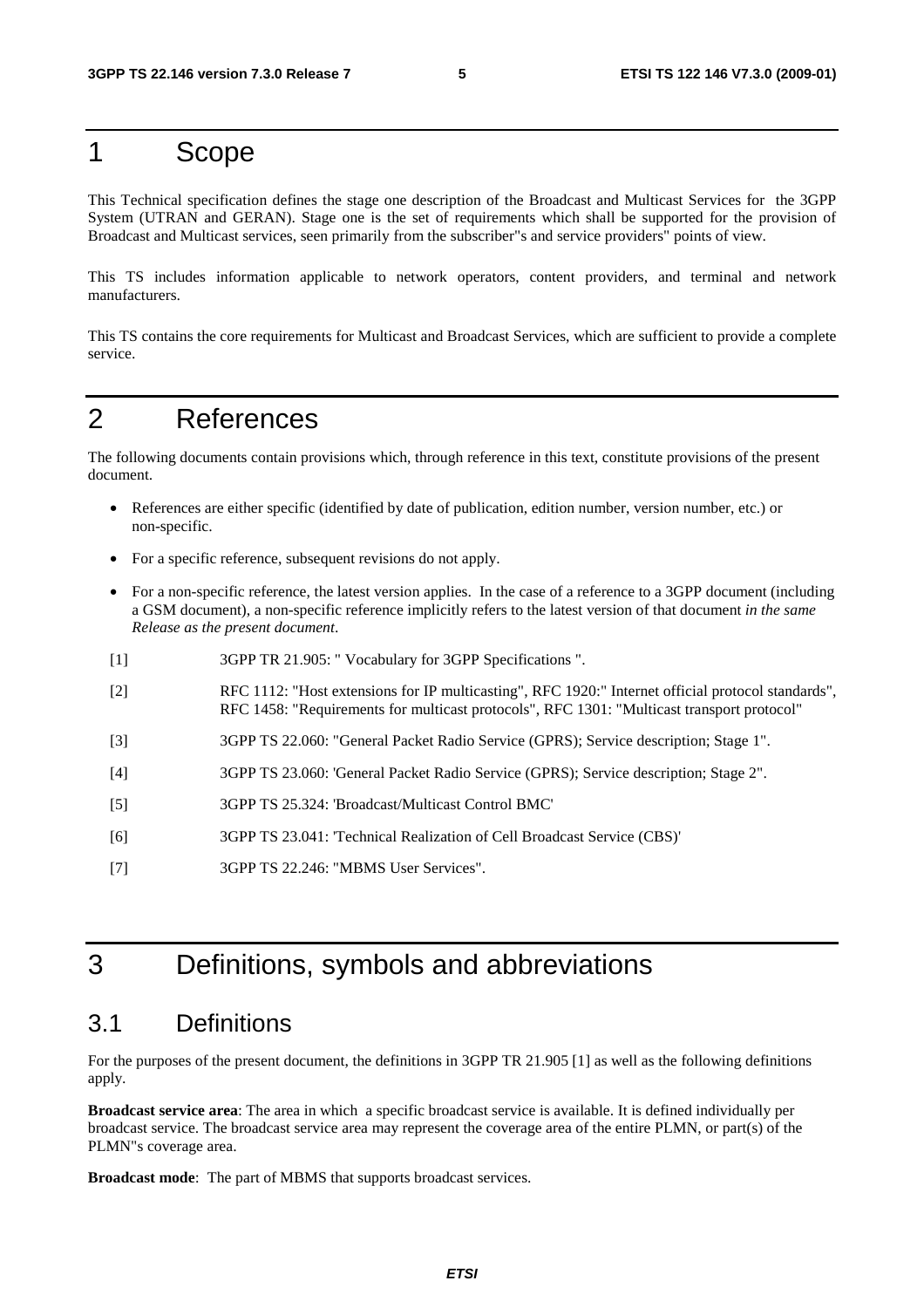**Broadcast service**: A unidirectional point-to-multipoint service in which data is efficiently transmitted from a single source to multiple UEs in the associated broadcast service area. Broadcast services may be received by all users who have enabled the specific broadcast service locally on their UE and who are in the broadcast area defined for the service.

**Broadcast session**: A continuous and time-bounded reception of a broadcast service by the UE. A single broadcast service can only have one broadcast session at any time. A broadcast service may consist of multiple successive broadcast sessions.

**Mobile Station (MS):** Defined in 3GPP TS 24.002. (The abbreviation "UE" in this specification refers both to MS and User Equipment.)

**Multicast transmission activation**: The process by which the network activates the transmission of Multicast data.

**Multicast service area**: The area in which a specific multicast service is available. It is defined individually per multicast service. The multicast service area may represent the coverage area of an entire PLMN, or part(s) of the PLMN"s coverage area. The multicast service area is the sum of all local multicast areas offering the same service.

**Local multicast area**: The area of a multicast service, where the service content is the same. One multicast service may have different content in different local multicast areas.

**Multicast mode**: The part of MBMS that supports multicast services.

**Multicast joining:** The process by which a user joins a multicast group.

**Multicast session**: A continuous and time-bounded reception of a multicast service by the UE. A single multicast service can only have one multicast session at any time. A multicast service may consist of multiple successive multicast sessions.

**Multimedia Broadcast/Multicast Service (MBMS)**: A unidirectional point-to-multipoint service in which data is transmitted from a single source entity to a group of users in a specific area. The MBMS has two modes: Broadcast mode and Multicast mode.

**Multicast group**: A group of users that have an activated MBMS in multicast mode and therefore are ready to or are receiving data transmitted by this service. The multicast group is a subset of the **Multicast subscription group**. Multicast subscription group members may join the corresponding multicast group.

**Multicast service**: A unidirectional point-to-multipoint service in which data is efficiently transmitted from a single source to a multicast group in the associated multicast service area. Multicast services can only be received by such users that are subscribed to the specific multicast service and have joined the multicast group associated with the specific service.

**Multicast subscription**: The process by which a user subscribes or is subscribed to a multicast subscription group and thereby is authorised to join certain multicast services. Multicast subscription is performed either upon user selection or due to home environment initiation.

**Multicast Subscription Group**: A group of users who are subscribed to a certain MBMS in multicast mode and therefore authorised to join and receive multicast services associated with this group.

**User Equipment:** defined in TS 21.905. An occurrence of a User Equipment is an MS for GSM as defined in TS 24.002.

#### 3.2 Abbreviations

For the purposes of the present document, the following abbreviations apply:

| <b>MBMS</b> | Multimedia Broadcast/Multicast Service |
|-------------|----------------------------------------|
| <b>MS</b>   | Mobile Station                         |
| UE          | User Equipment                         |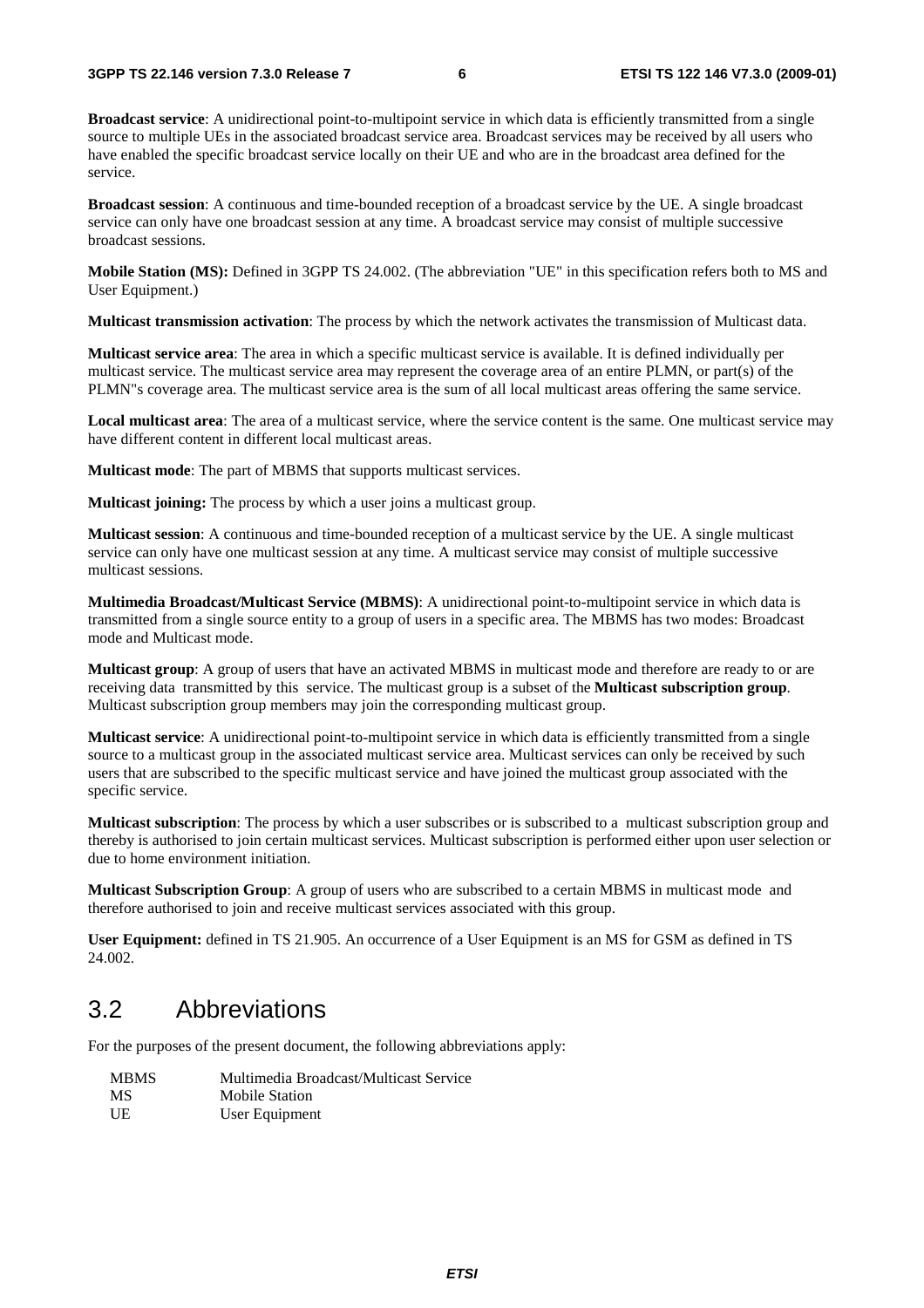## 4 General description of a multimedia broadcast/multicast service (MBMS)

Point to multipoint services exist today which allow data from a single source entity to be transmitted to multiple endpoints. These services are expected to be used extensively over wireless networks, hence there is a need for a capability in the PLMN to efficiently support them. The Multimedia Broadcast/Multicast Service (MBMS) will provide this capability for such broadcast/multicast services provided by the home environment and other VASPs.

The MBMS is an unidirectional point to multipoint bearer service in which data is transmitted from a single source entity to multiple recipients. It is anticipated that other services will use these bearer capabilities.

MBMS also enables an IMS application located on an application server to send multimedia to a set of IMS users in the service area by means of MBMS bearer service.

3GPP has defined two modes of operation:

- the broadcast mode
- the multicast mode.

#### 4.1 MBMS broadcast mode

The broadcast mode is a unidirectional point-to-multipoint transmission of multimedia data (e.g. text, audio, picture, video) from a single source entity to all users in a broadcast service area. The broadcast mode is intended to efficiently use radio/network resources e.g. data is transmitted over a common radio channel. Data is transmitted in the broadcast service area as defined by the network (Home environment).

MBMS data transmission should adapt to different RAN capabilities or different radio resource availability, e.g. by reducing the bitrate of the MBMS data. The selection and description of an appropriate mechanism is subject to MBMS stage 2.

Figure 1 gives an example of how a network can be configured to broadcast a variety of high bit rate services to users within the associated broadcast service area.

A broadcast service received by the UE, involves one or more successive broadcast sessions. A broadcast service might, for example, consist of a single on-going session (e.g. a media stream) or may involve several intermittent sessions over an extended period of time (e.g. messages).



**Figure 1: Example of Multicast Broadcast Mode Network**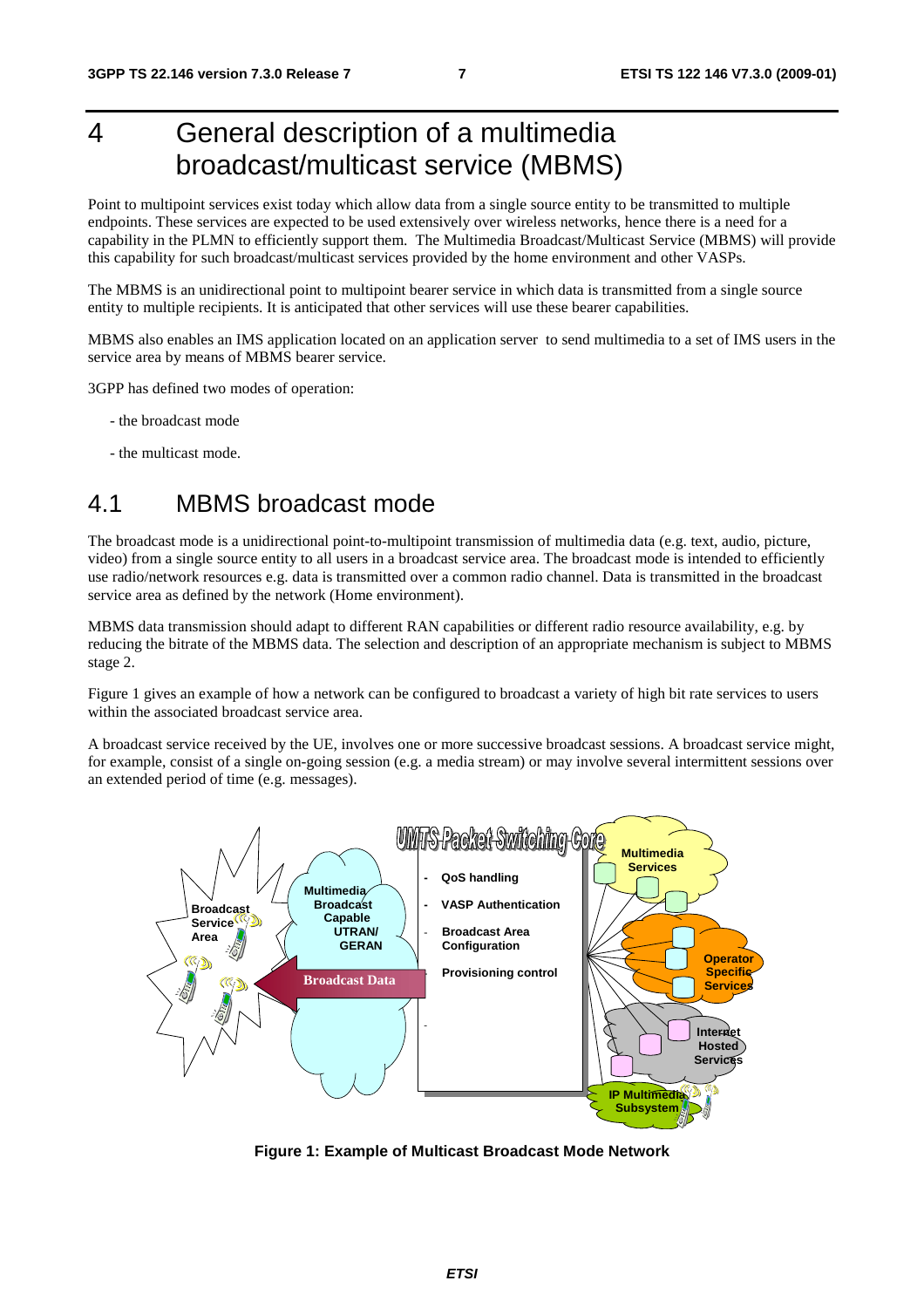The broadcast mode should not be confused with the existing Cell Broadcast service (CBS) which is currently used for low bit rate services (messaging) whilst the broadcast mode enables the broadcast of multimedia services (Audio, Video etc).

An example of a service using the broadcast mode could be advertising or a welcome message to the network. As not all users attached to the network may wish to receive these messages then the user shall be able to enable/disable the reception of these broadcast service on his UE.

The broadcast mode differs from the multicast mode in that there is no specific requirement to activate or subscribe to the MBMS in broadcast mode.

The broadcast mode should allow terminals to minimise their power consumption.

It is expected that charging data for the end user will not be generated for this mode at MBMS Transport Service layer. Charging data related to security procedures for the end user at MBMS User Service layer may be generated, cf. clause 7. The reception of the traffic in the broadcast mode is not guaranteed. The receiver may be able to recognize data loss.

#### 4.2 MBMS multicast mode

The multicast mode allows the unidirectional point-to-multipoint transmission of multimedia data (e.g. text, audio, picture, video) from a single source point to a multicast group in a multicast service area. The multicast mode is intended to efficiently use radio/network resources e.g. data is transmitted over a common radio channel. Data is transmitted in the multicast service area as defined by the network (Home environment). In the multicast mode there is the possibility for the network to selectively transmit to cells within the multicast service area which contain members of a multicast group.

MBMS data transmission should adapt to different RAN capabilities or different radio resource availability, e.g. by reducing the bitrate of the MBMS data. The selection and description of an appropriate mechanism is subject to MBMS stage 2.

A multicast service received by the UE, involves one or more successive multicast sessions. A multicast service might, for example, consist of a single on-going session (e.g. a multimedia stream) or may involve several intermittent multicast sessions over an extended period of time (e.g. messages).

An example of a service using the multicast mode could be a football results service for which a subscription is required.

Unlike the broadcast mode, the multicast mode generally requires a subscription to the multicast subscription group and then the user joining the corresponding multicast group. The subscription and group joining may be made by the PLMN operator, the user or a third party on their behalf (e.g. company). Unlike the broadcast mode, it is expected that charging data for the end user will be generated for this mode at MBMS Transport Service layer. Charging data related to security procedures for the end user at MBMS User Service layer may be generated, cf. clause 7.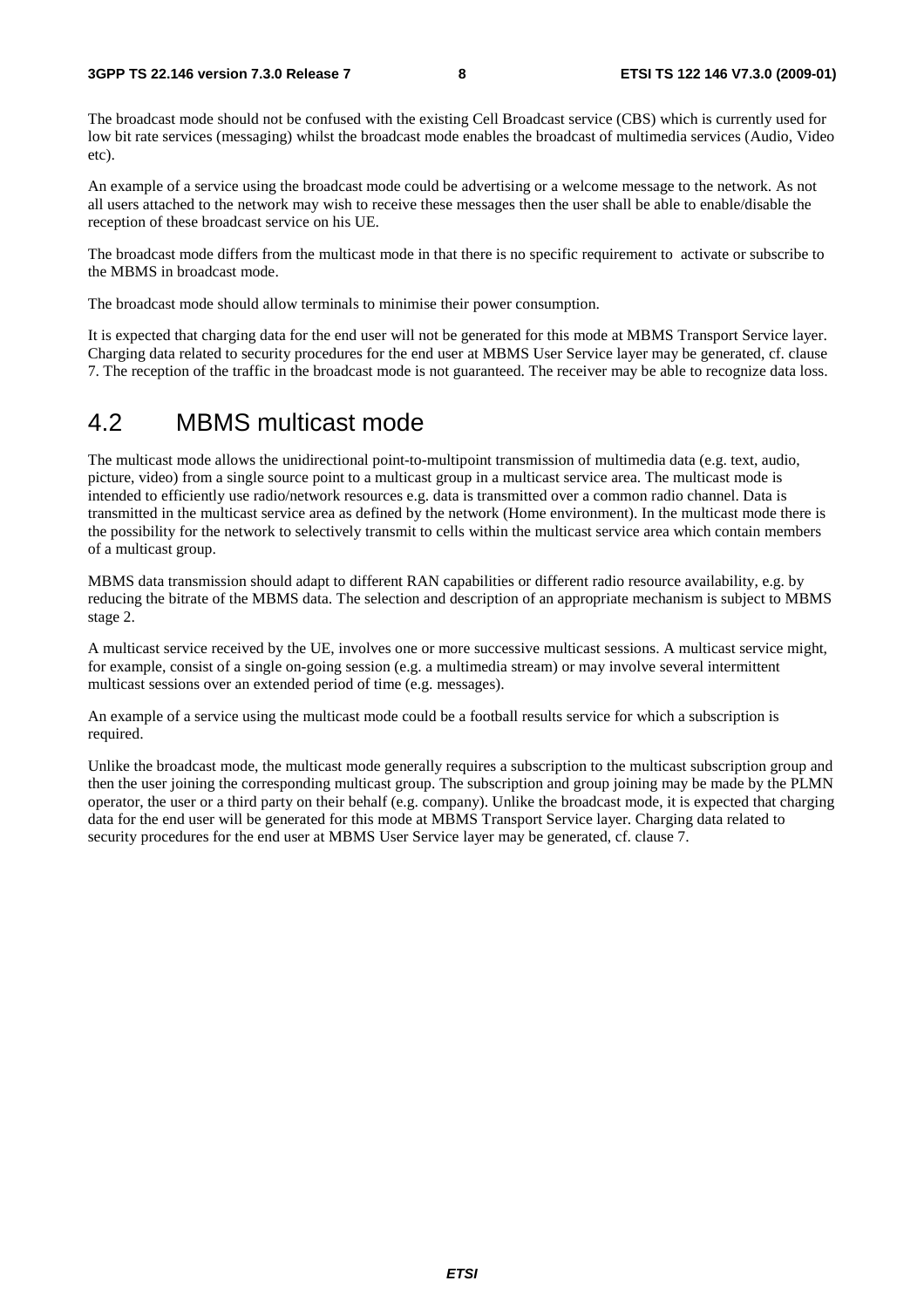

**Figure 2: Example of Multicast Mode Network** 

Reception of multicast services cannot be guaranteed over the access network. For many applications and services guaranteed data reception may be carried out by higher layer services or applications which make use of MBMS.

Multicast mode should allow terminals to minimise their power consumption.

The multicast mode defined in this specification should not be confused with IP Multicast (RFC s 1112, 1301, 1458, 1920 [2]). There are similarities between these two services and such similarities may be exploited in 3GPP networks given that 3GPP multicast mode has been defined with consideration to maximizing efficiency on the radio interface and of network resources.

Multicast mode shall be inter-operable with IETF IP Multicast. This could allow the best use of IP service platforms to help maximize the availability of applications and content so that current and future services can be delivered in a more resource efficient manner. Figure 2 above shows a general high level overview of multicast mode network.

#### 4.2.1 Multicast subscription and reception

The following is the expected sequence for the user to be able to access the MBMS multicast mode:

- 1 The user subscribes or is subscribed to a multicast subscription group which is uniquely identified and thereby becomes a member of that group. The subscription may be continuous (e.g. as defined by the subscriber's contract), time-limited, or generated by the subscriber on a one-time basis. The subscription to multicast services shall not be further standardized.
- 2 The user discovers, or becomes aware (e.g. via service announcements), that there are multicast services currently active, or multicast services that will become active at some time later, at the user's current location.
- 3a) The user selects a multicast service and hence the user joins the corresponding multicast group. The user should be able to join a multicast service as soon as possible after announcement of the service.
- 3b) As an alternative, the Home Environment can join the user to the selected multicast group on behalf of the user, that has previously subscribed to this multicast group.

 Signalling exchange between the UE and the network might not be necessary in some cases, e.g. in the case of network congestion.

- 4 If the transmission is not already in progress the network starts transmitting the corresponding multicast content. Alternatively, the transmission may start at a later time.
- 5 The network may optionally select to set up unicast (point to point) connections to some users e.g. if there are insufficient users to justify multicasting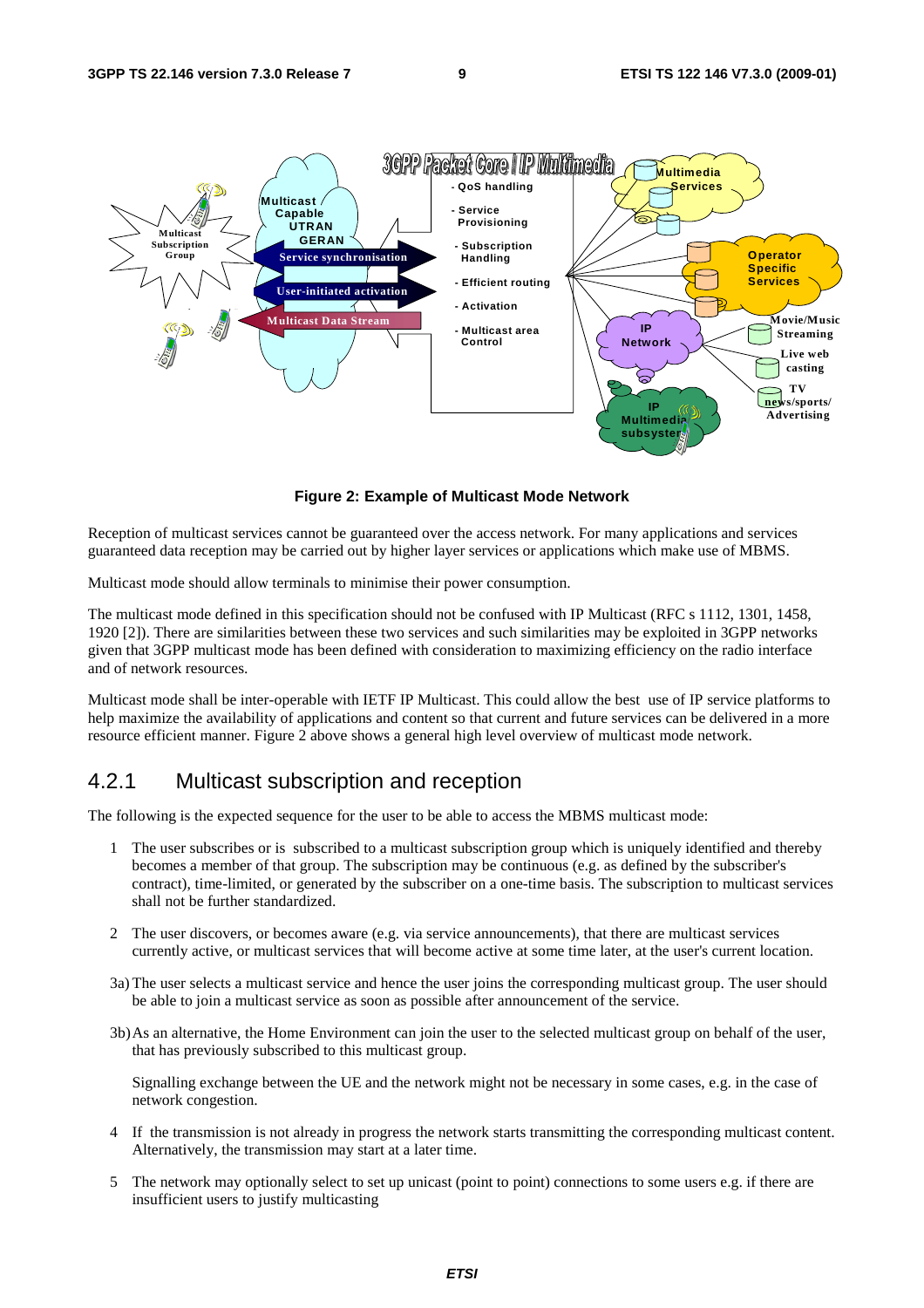- 6 The UE starts receiving the multicast data associated with the multicast group(s) it has joined
- 7 The user may choose to stop receiving a selected multicast service and thereby leaves the multicast group. The user may also select to continue (or not) to receive service announcements for this multicast subscription group.
- 8 The user may unsubscribe or be unsubscribed from the multicast subscription group and stop receiving both the multicast data and future service announcements for this multicast subscription group.

The home environment shall be able to remove a user from a multicast group (deactivation) and if required remove the subscriber from the multicast subscription group (un-subscription). This is required to allow the operator to bar service.

#### 4.3 Discovery and announcement of MBMS services

The user shall be able to find out or be informed about MBMS services available in the network. The network shall support service announcements both for the broadcast and multicast mode of MBMS in order to enable the user to be informed about the MBMS services available currently, or some time later.. Users should also be able to discover and monitor MBMS service availability e.g. using a URL.

## 5 High level requirements

#### 5.1 Broadcast mode

#### 5.1.1 Home environment requirements

- Broadcast services

The PLMN operator shall be able to provision one or more broadcast services within his PLMN.

The operators sharing a network shall be able to provide one or more broadcast services for their own subscribers and inbound roamers from roaming partners only. This shall be applicable for sharing of radio network and for sharing of radio network and the core network entities connected to the radio network.

 A broadcast area is configured individually for each broadcast service. Broadcast areas associated with different broadcast services are independent of each other and may overlap.

 It shall be possible to define a broadcast service for only the subscribers and inbound roamers of one of the operators sharing network. The broadcast services transmitted in a broadcast service area of operator A shall only be available to the subscribers and inbound roamers of operator A. The broadcast areas of different sharing operators may cover the same geographical area. This shall be applicable for sharing of radio network and for sharing of radio network and the core network entities connected to the radio network.

Quality of service

The PLMN operator shall be able to configure the quality of service for each individual broadcast service. It should be possible to adapt the MBMS data transmission to different RAN capabilities or different radio resource availability.

The home environment shall be able to set priority to select which simultaneous broadcast services are supported when there is a limit on the resources available.-

Network and radio efficiency

The PLMN operator shall be able to use network and radio resources in an efficient manner.

NOTE: Allocation of resources based on actual need in the broadcast service area is not applicable for the broadcast mode.

The operator shall be able to schedule a certain broadcast service at pre-determined times.

Types of data services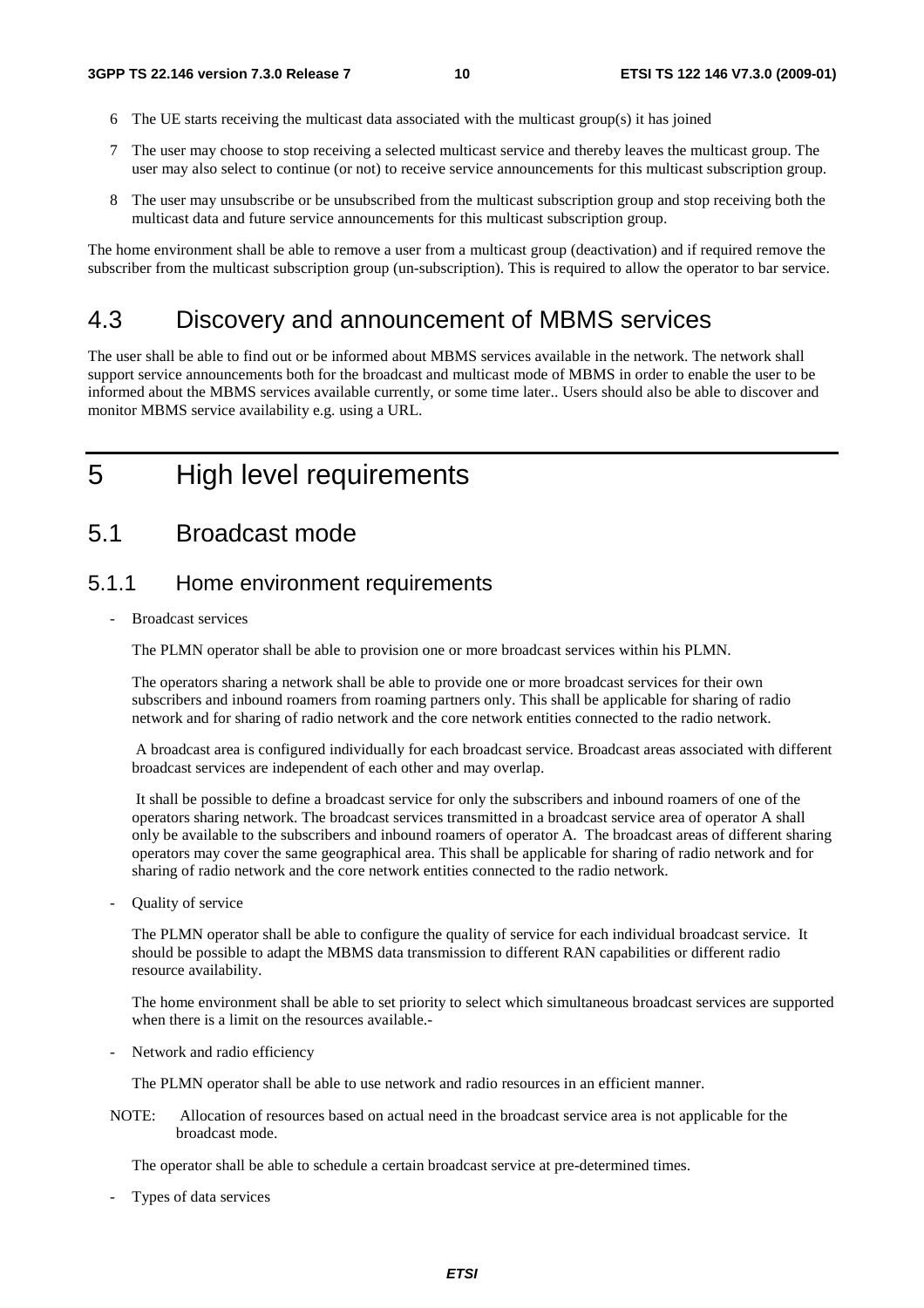MBMS in The broadcast mode shall be transparent for the transferred data packets independent of the type of service being transmitted, will support a number of services, and permit support of and therefore transfer all data types e.g. Audio, Data, Video or combinations thereof. A minimum number of data types may need to be identified to enable interoperability.

Sources of data services

In addition to supporting their own broadcast services the PLMN shall as well support broadcast services from third parties (i.e. HE-VASPs or VASPs or IMS server)

- Broadcast service announcements

The PLMN operator shall be able to provide service announcements for a broadcast service within and outside of the broadcast area defined for the service.

#### 5.1.2 User requirements for MBMS

User mobility

The user shall be able to continue receiving broadcast services throughout the broadcast service area. For example, in case of handover and presuming that a certain broadcast service is offered in the target cell, it should be possible for the user to continue receiving the service in the target cell.

User selectivity

The user shall be able to discover what broadcast services are available at the user's current location and outside of the current location.

 The user shall be able to enable/disable the reception of specific broadcast services and can receive simultaneously more than one MBMS service.

The user may be able to define service preference for reception. A priority procedure may be implemented to allow the user to select between simultaneous broadcast services e.g. while receiving commercial broadcast service a new multicast service may interrupt this.

While receiving one or more broadcast services, it shall be possible for the user to be informed about incoming voice calls or the availability of other MBMS services.

Dependent on terminal capabilities, it shall be possible for the user to participate in other services, while simultaneously participating in MBMS services. For example the user can originate or receive a call or send and receive messages whilst receiving advertisements.

#### 5.2 Multicast mode

#### 5.2.1 Home environment requirements

Multicast services

The PLMN operator shall be able to provision one or more multicast services. A multicast area is configured individually for each multicast service. Multicast areas associated with different multicast services are independent of each other and may overlap.

Multicast service areas may cover part(s) of one or more PLMNs.

 A multicast service shall be able to distribute different content data to different locations, i.e. local multicast areas, within the multicast service area as shown in figure 4. This allows the user to receive multicast data depending on his location (e.g. a 'nationwide traffic service' with localized traffic reports) Only one version of location specific content data is distributed to each of the individual local multicast areas, i.e. in any location a user will never receive different content data from a single multicast service.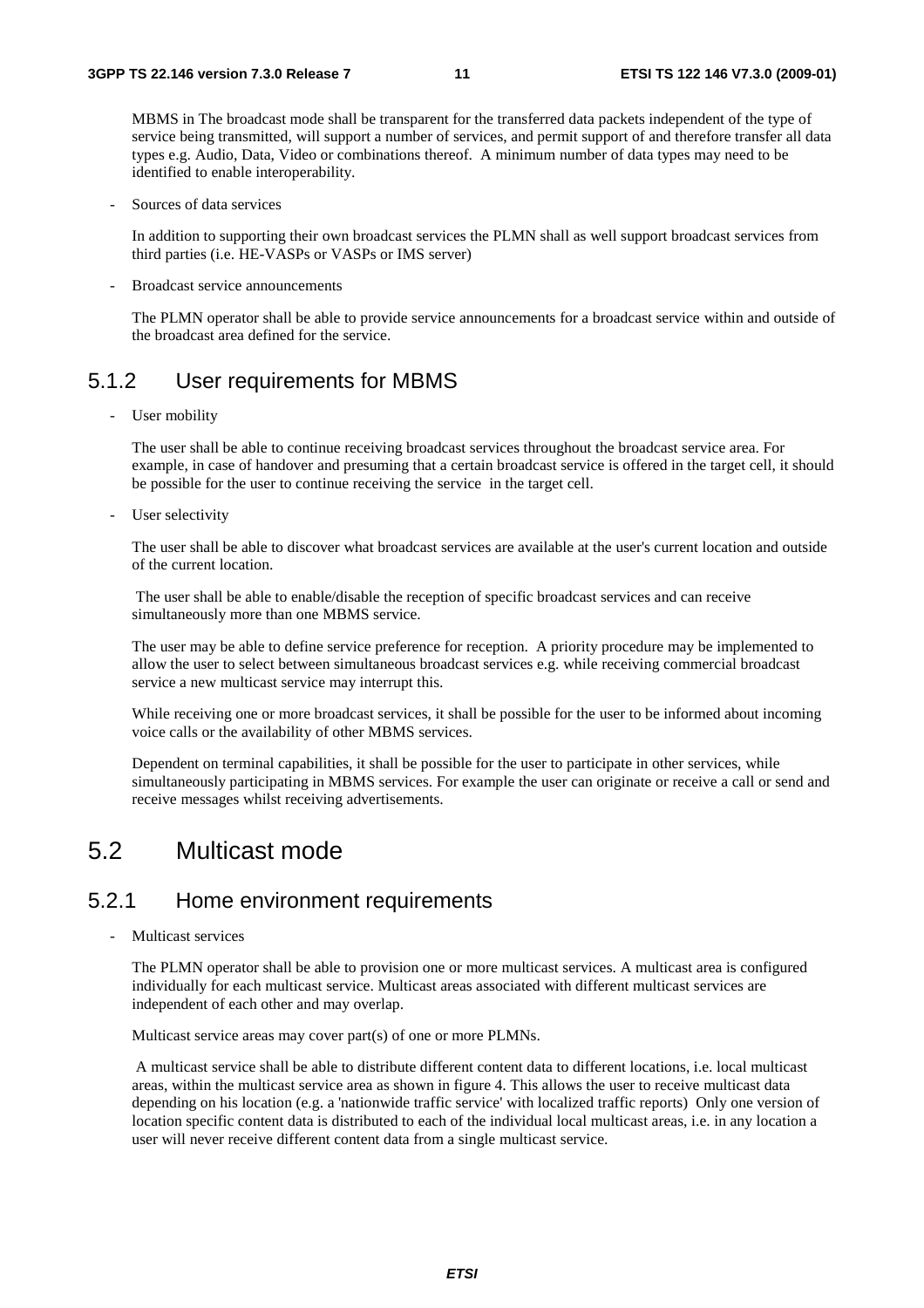

#### **Figure 4 Multicast Service with different content data for different locations**

- Multicast subscription groups and multicast groups

The PLMN operator shall be able to provision one or more multicast subscription groups. The home environment shall be able to make a user a member of a multicast subscription group (subscription).

On receipt of a request to join a multicast group, the PLMN shall check that the user is a member of the applicable multicast subscription group. The home environment shall be able to join users to the multicast group e.g. at the request of the subscriber.

Quality of service

The PLMN operator shall be able to configure the quality of service for individual multicast services. It should be possible to adapt the MBMS data transmission to different RAN capabilities or different radio resource availability.

As part of the same service, it should be possible for the operator to provide the UEs with multiple successive sessions with different quality-of-service for each session.

The home environment shall be able to set priority to select which simultaneous multicast services are supported when there is a limit on the resources available.

Network and radio efficiency

The PLMN operator shall be able to use network and radio resources in an efficient manner.

Within the multicast service area, the network may distribute the data across the whole multicast service area or parts of the area. The decision to distribute to only parts of the multicast service area may be based on: a) multicast group members are present in a given part of the multicast area b) resources are not available in parts of the multicast service area.

The operator shall be able to schedule a certain multicast service at pre-determined times.

Types of services

 The multicast mode shall be independent of the type of service being transmitted, will support a number of services, and permit support of all data types e.g. Audio, Data, Video or combinations thereof. A minimum number of data types may need to be identified to enable interoperability

- Sources of services

In addition to supporting their own multicast services the PLMN shall as well support multicast services by third parties (i.e. HE-VASPs or VASPs or IMS server).

- Multicast service announcements

The PLMN operator shall be able to provide service announcements for a multicast service within and outside of the multicast area defined for the service.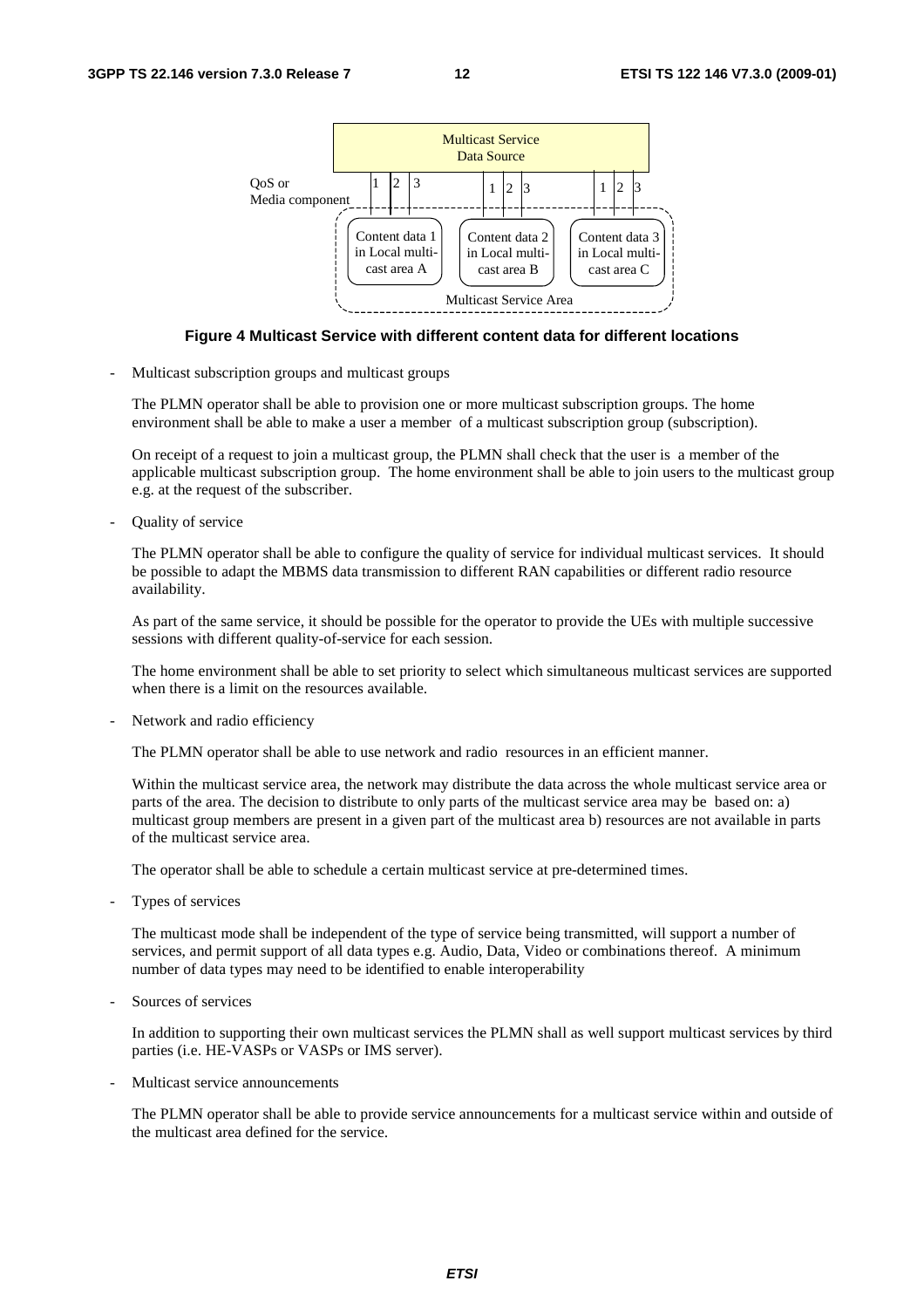#### 5.2.2 User requirements for MBMS

User mobility

The user shall be able to continue receiving multicast services throughout the multicast service area in which the service is provided. For example, in case of handover and presuming that a certain multicast service is offered in the target cell, it should be possible for the user to continue the session in the target cell. It is possible that data loss will occur due to user mobility.

User selectivity

The user shall be able to discover what multicast services are available at the user's current location and outside of the current location. The user shall be able to select between different multicast services provided to the user and can receive simultaneously more than one MBMS service.

The user may be able to define service preference for reception. A priority procedure may be implemented to allow the user to select between simultaneous broadcast/multicast services e.g. while receiving commercial broadcast service a new multicast service may interrupt this.

While receiving PS or CS services via UTRAN, it shall be possible for the user to receive notification of MBMS multicast sessions.

While receiving one or more multicast services it shall be possible for the user to be informed about incoming voice calls or the availability of other MBMS services.

Dependent on terminal capabilities, it shall be possible for the user to participate in other services, while simultaneously participating in MBMS services. For example the user can originate or receive a call or send and receive messages whilst receiving MBMS video content.

- Multicast subscription groups and multicast groups

The subscriber shall be able to subscribe to or unsubscribe from a multicast subscription group. (The subscription mechanism is outside the scope of this TS.)

The user shall be able to join a multicast group only if he is a member of the applicable multicast subscription group. The user shall be able to leave a multicast group if he is a member of that group.

#### 5.3 Availability

If provided by the network MBMS in multicast or broadcast mode shall be available to all users that are registered/attached to a PLMN.

In the case of two or more operators sharing infrastructure (e.g. parts of the radio network or sharing of radio network and the core network entities connected to the radio network), it shall be possible for a sharing operator offering MBMS in multicast or broadcast mode to prevent access to these MBMS services by subscribers and inbound roamers of the other operator(s) sharing the same infrastructure.

Within the broadcast or multicast service area, it shall be possible to inform users of up-coming MBMS sessions which they may receive. This may be useful e.g. to initiate UE processes for the reception of MBMS data.

In case of roaming a user should also be able to subscribe and join Multicast Services that are provided locally in the visited network, as allowed by the user's home environment.

## 6 Security

It shall be possible to ensure that only those users who are entitled to receive a specific MBMS service may do so. It should be possible to choose whether a given MBMS service is to be delivered with or without ensured group security.

If a terminal supports MBMS, then it shall support UICC based key management and all the function and interfaces required for it. In addition, ME key management shall be supported. If the UICC is capable of MBMS key management, ME key management shall not be activated.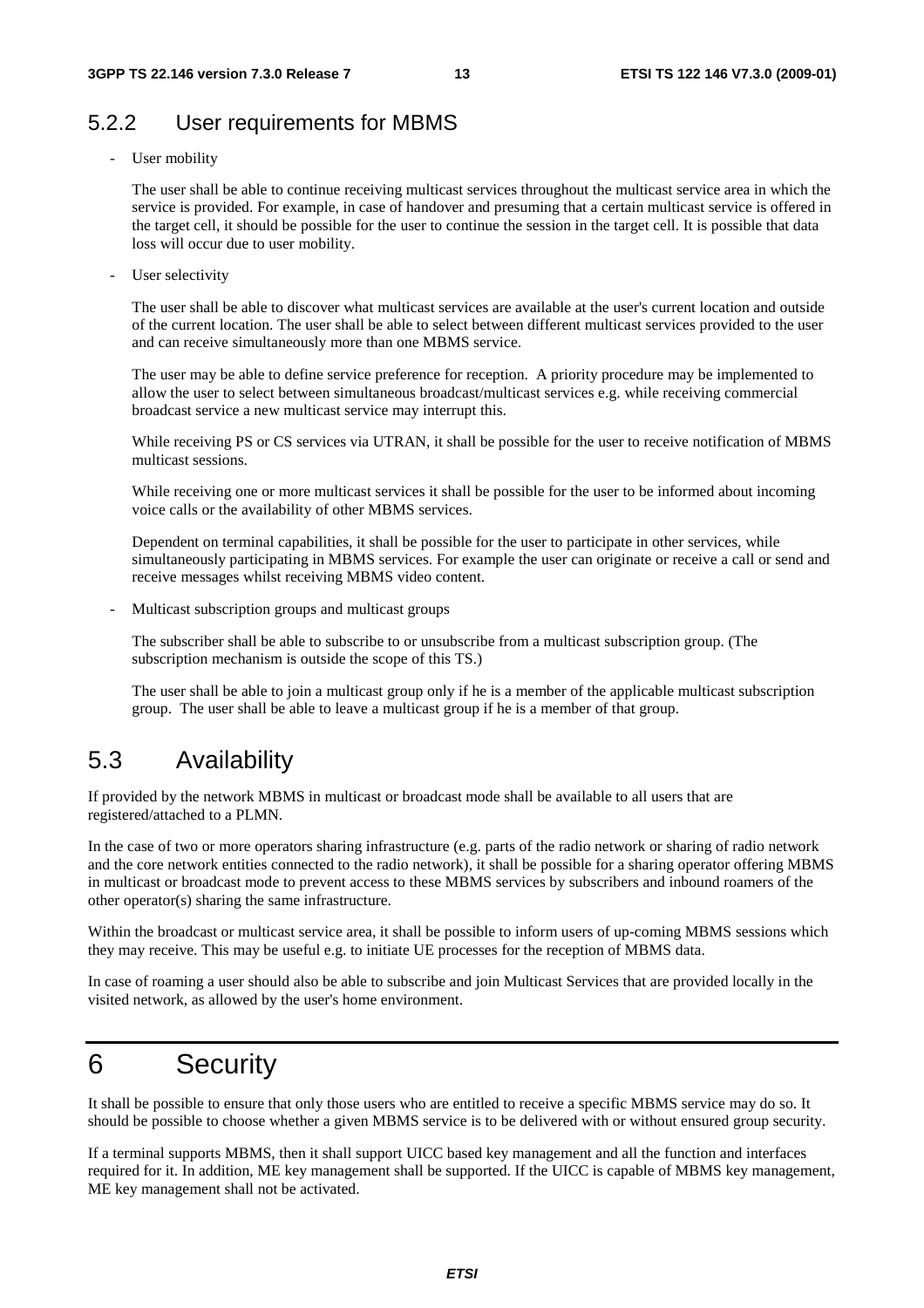## 7 Charging

#### 7.1 Broadcast mode

It shall be possible to collect charging information for the transmission of broadcast services to enable billing of broadcast services providers e.g. billing 3rd parties for advertising.

Examples of the type of the charging information that could be collected include:

- usage duration
- volume of contents

The above list of possible charging mechanisms is neither complete nor exhaustive.

It shall be possible to collect subscriber charging information for the end user (including roaming situations) based on security procedures (e.g. key management) for the receipt of broadcast data on a per broadcast service basis.

#### 7.2 Multicast mode

It shall be possible to collect charging information for the transmission of multicast services to enable billing of multicast services providers e.g. billing 3<sup>rd</sup> parties for advertising.

It shall be possible to collect subscriber charging information (including roaming) for the use of the multicast mode (e.g. to enable billing to multicast services providers), as well as for the receipt of multicast data (e.g. users), on a per multicast service basis. On-line charging for multicast services should be possible as well.

Examples of the type of the charging information that could be collected include:

- multicast session duration
- time when joining and leaving a multicast subscription group, duration of membership to a multicast subscription group
- time when joining and leaving a multicast group, duration of membership to a multicast group
- multicast session volume of contents

The above list of possible charging mechanisms is neither complete nor exhaustive.

Billing issues are out of scope of this TS.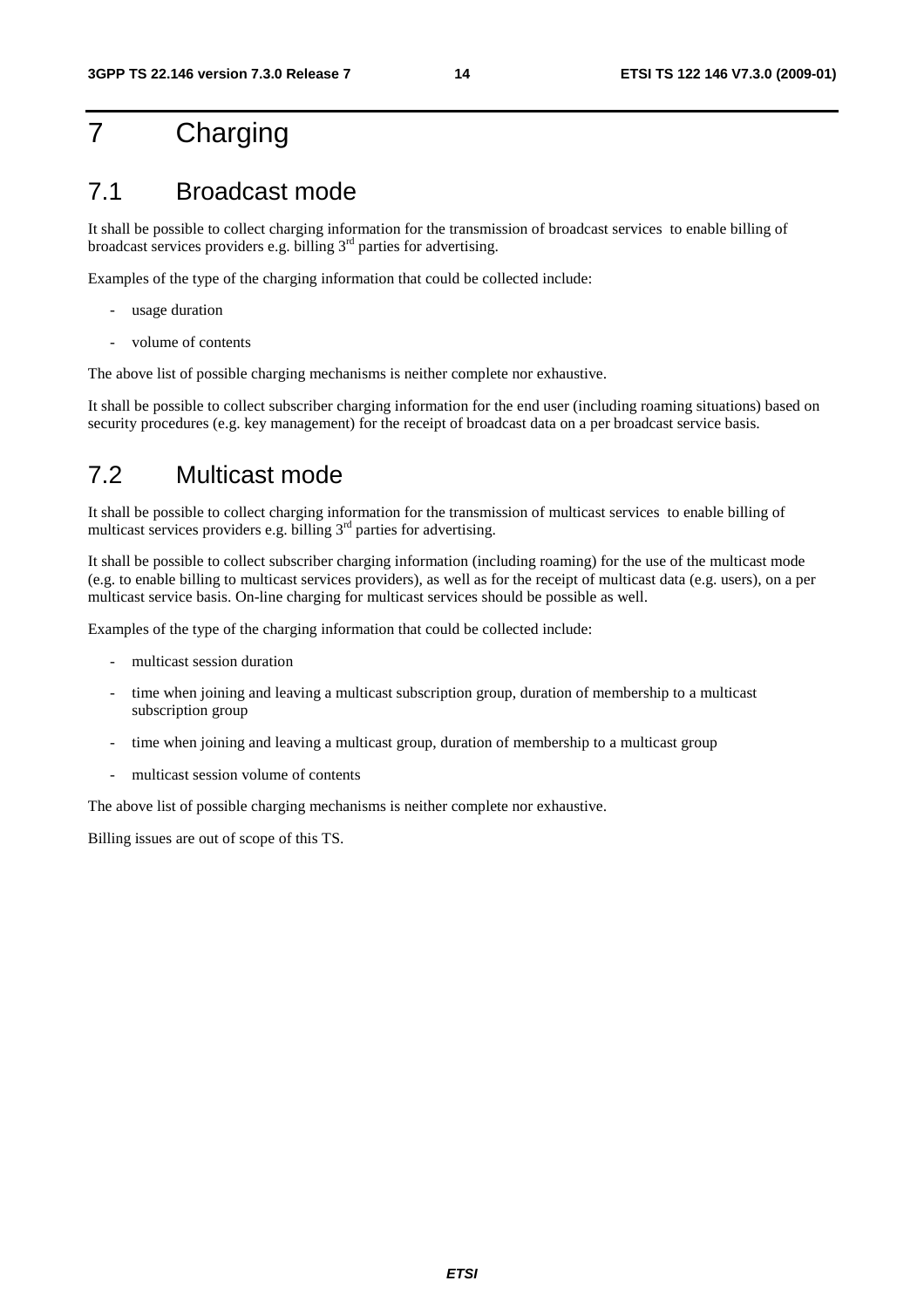## Annex A (informative): MBMS Bit Rates

Application bit rates for user services provided over MBMS are detailed within the stage 1 specification for 3GPP TS 22.246 "MBMS User Services" [7].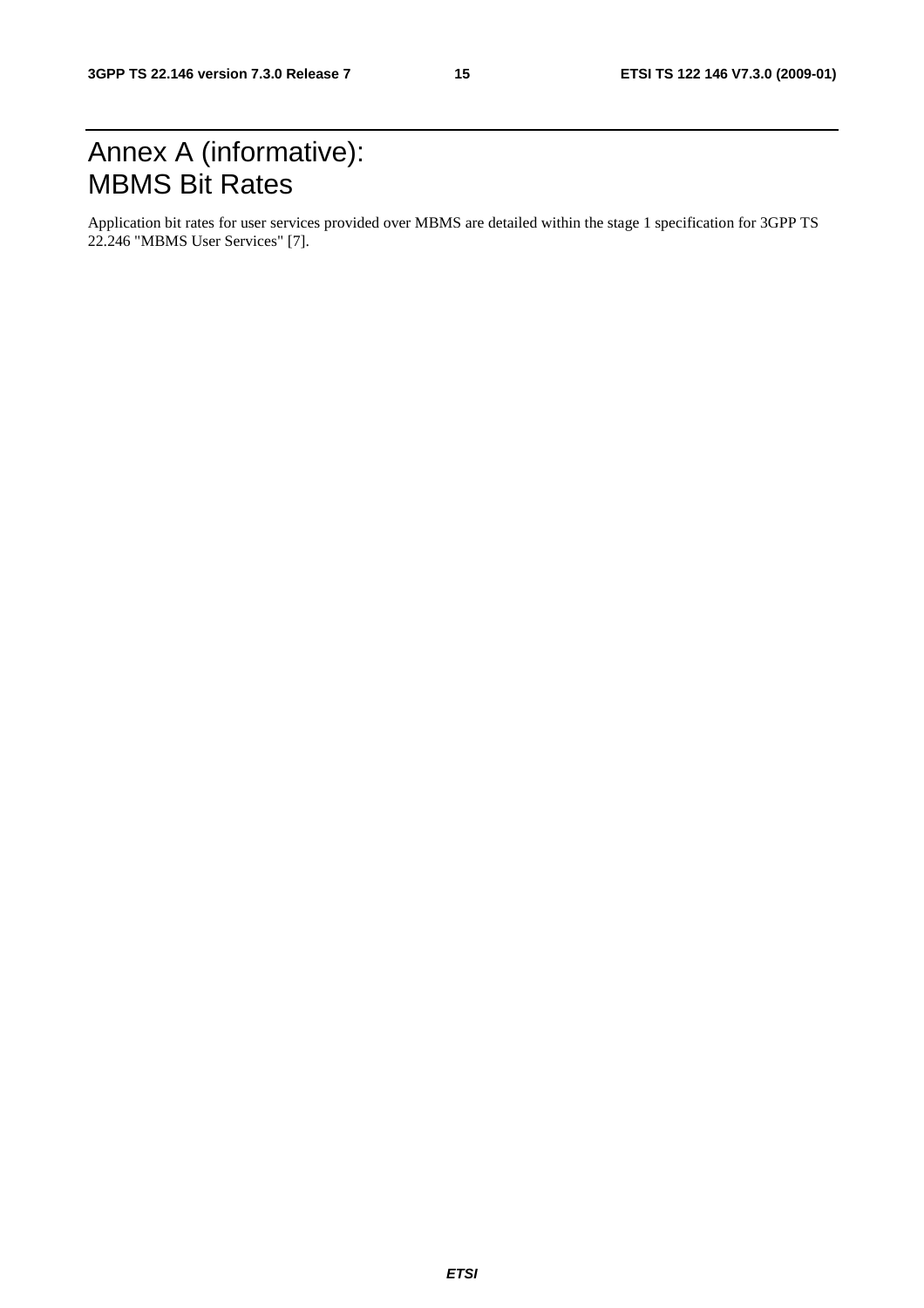## Annex B (informative): Change history

 $\mathsf{r}$ 

|                 | <b>Change history</b> |                     |             |                  |              |         |   |                                                                                         |       |            |             |
|-----------------|-----------------------|---------------------|-------------|------------------|--------------|---------|---|-----------------------------------------------------------------------------------------|-------|------------|-------------|
| TSG SA# SA Doc. |                       | SA1 Doc             | <b>Spec</b> | <b>CR</b>        | <b>Rev</b>   | Rel     |   | <b>Cat Subject/Comment</b>                                                              | Old   | <b>New</b> | WI          |
|                 | SA1#13                |                     | 22.146      |                  |              |         |   | <b>Creation of TS</b>                                                                   |       | 0.1.0      | <b>MBMS</b> |
|                 | SA1#13                |                     | 22.146      |                  |              |         |   | Output version from SA1 #13                                                             | 0.1.0 | 1.0.0      | <b>MBMS</b> |
|                 | SA1 #13               |                     | 22.146      |                  |              |         |   | Raised to version 2.0.0 for<br>approval at SA #13                                       | 1.0.0 | 2.0.0      | <b>MBMS</b> |
| $SP-13$         |                       | SP-010443 S1-010858 | 22.146      |                  |              |         |   | Approved at SA #13                                                                      | 2.0.0 | 5.0.0      | <b>MBMS</b> |
| $SP-14$         | SP-010678 1077        |                     | 22.146      | 002              | 2            | Rel-5   | F | Proposed CR on changes to<br>definitions in 22.146                                      | 5.0.0 | 5.1.0      | <b>MBMS</b> |
| $SP-14$         | SP-010678 1305        |                     | 22.146      | 003              | 3            | Rel-5   | B | Proposed CR on clarification of<br>reliable transmission                                | 5.0.0 | 5.1.0      | <b>MBMS</b> |
| $SP-14$         | SP-010678 1075        |                     | 22.146      | 005              | 1            | Rel-5   | F | Proposed CR on clarifications of<br>the availability of MBMS                            | 5.0.0 | 5.1.0      | <b>MBMS</b> |
| $S.P-14$        | SP-010678 1303        |                     | 22.146      | 006              | 2            | Rel-5   | F | Proposed CR on Clarification on<br>MBMS applicability in Gb mode                        | 5.0.0 | 5.1.0      | <b>MBMS</b> |
| SP-14           | SP-010678             | 1306                | 22.146      | 009              | 2            | Rel-5   | F | Proposed CR on data loss<br>during handover                                             | 5.0.0 | 5.1.0      | <b>MBMS</b> |
| $SP-14$         | SP-010678 1076        |                     | 22.146      | 011              | $\mathbf{1}$ | $ReI-5$ | C | Proposed CR on optional<br>privacy assurance for Multicast<br>services                  | 5.0.0 | 5.1.0      | <b>MBMS</b> |
| $SP-14$         | SP-010678 1304        |                     | 22.146      | 018              | 2            | Rel-5   | F | Proposed CR to 22.146: High<br>level Diagrams of MBMS                                   | 5.0.0 | 5.1.0      | <b>MBMS</b> |
| $SP-14$         | SP-010678 1065        |                     | 22.146      | 019              |              | Rel-5   | F | <b>CR Clarifying Service</b><br>Requirements on Multicast and<br>Broadcast Areas        | 5.0.0 | 5.1.0      | <b>MBMS</b> |
| $SP-14$         | SP-010678 1326        |                     | 22.146      | 020              | 2            | Rel-5   | F | Proposed CR to 22.146 MBMS                                                              | 5.0.0 | 5.1.0      | <b>MBMS</b> |
| SP-14           | SP-010678             | 1225                | 22.146      | 021              |              | Rel-5   | B | Multiple Areas for Multicast and<br><b>Broadcast Services</b>                           | 5.0.0 | 5.1.0      | <b>MBMS</b> |
| $SP-14$         | SP-010678 1309        |                     | 22.146      | $\overline{022}$ | 1            | $ReI-5$ | F | MBMS service discovery                                                                  | 5.0.0 | 5.1.0      | <b>MBMS</b> |
| $SP-14$         | SP-010678 1020        |                     | 22.146      | $\overline{023}$ |              | Rel-5   | F | CR to 22.146 (MBMS) UE and<br>MS definition                                             | 5.0.0 | 5.1.0      | <b>MBMS</b> |
| SP-15           |                       | SP-020057 S1-020125 | 22.146      | 024              |              | Rel-5   | F | CR 22.146 Rel. 5 F Area<br>Specific QoS for Broadcast and<br><b>Multicast Services</b>  | 5.1.0 | 5.2.0      | <b>MBMS</b> |
| $SP-15$         |                       | SP-020057 S1-020128 | 22.146      | $\overline{025}$ |              | Rel-5   | F | CR 22.146 Rel, 5 F Clause 4.2<br>Multicast mode                                         | 5.1.0 | 5.2.0      | <b>MBMS</b> |
| SP-15           |                       | SP-020057 S1-020133 | 22.146      | 026              |              | Rel-5   | F | CR 22.146 Rel. 5 F Addition of<br>MBMS multicast mode and<br>broadcast mode definitions | 5.1.0 | 5.2.0      | <b>MBMS</b> |
| $SP-15$         |                       | SP-020057 S1-020563 | 22.146      | $\overline{027}$ |              | $ReI-5$ | В | Proposed CR on MBMS<br><b>Broadcast and Multicast</b><br>Sessions                       | 5.1.0 | 5.2.0      | <b>MBMS</b> |
| SP-15           |                       | SP-020057 S1-020565 | 22.146      | 028              |              | Rel-5   | В | Power consumption<br>minimisation for MBMS                                              | 5.1.0 | 5.2.0      | <b>MBMS</b> |
| SP-15           |                       | SP-020057 S1-020646 | 22.146      | 029              |              | Rel-5   | F | CR to 22.146 (MBMS stage 1)<br>'Editorial Change'                                       | 5.1.0 | 5.2.0      | <b>MBMS</b> |
| $SP-15$         |                       | SP-020045 S1-020457 | 22.146      | 030              |              | $Rel-5$ | F | Editorial CR to correct terms and 5.1.0<br>references                                   |       | 5.2.0      | CORRECT     |
| $SP-16$         |                       | SP-020257 S1-020892 | 22.146      | 031              |              | $Rel-6$ | C | Proposed CR on Multicast<br>Joining Outside the Multicast<br>Area                       | 5.2.0 | 6.0.0      | <b>MBMS</b> |
| SP-16           |                       | SP-020257 S1-021180 | 22.146      | $\overline{032}$ |              | Rel-6   | F | CR to 22.146: Clarification of<br>requirement related to paging<br>messages             | 5.2.0 | 6.0.0      | <b>MBMS</b> |
| $SP-17$         |                       | SP-020561 S1-021473 | 22.146      | 033              |              | $Rel-6$ | B | Support of simultaneous<br>services in MBMS                                             | 6.0.0 | 6.1.0      | <b>MBMS</b> |
| $SP-17$         |                       | SP-020561 S1-021472 | 22.146      | 034              |              | Rel-6   | F | Proposal for Amalgamation of<br>1279, 1334, 1291                                        | 6.0.0 | 6.1.0      | <b>MBMS</b> |
| $SP-17$         |                       | SP-020561 S1-021471 | 22.146      | 035              |              | Rel-6   | В | Proposed CR to 22.146: addition $6.0.0$<br>of QoS information                           |       | 6.1.0      | <b>MBMS</b> |
| <b>SP-17</b>    |                       | SP-020561 S1-021469 | 22.146      | 036              |              | Rel-6   | F | <b>MBMS Editorial CR</b>                                                                | 6.0.0 | 6.1.0      | <b>MBMS</b> |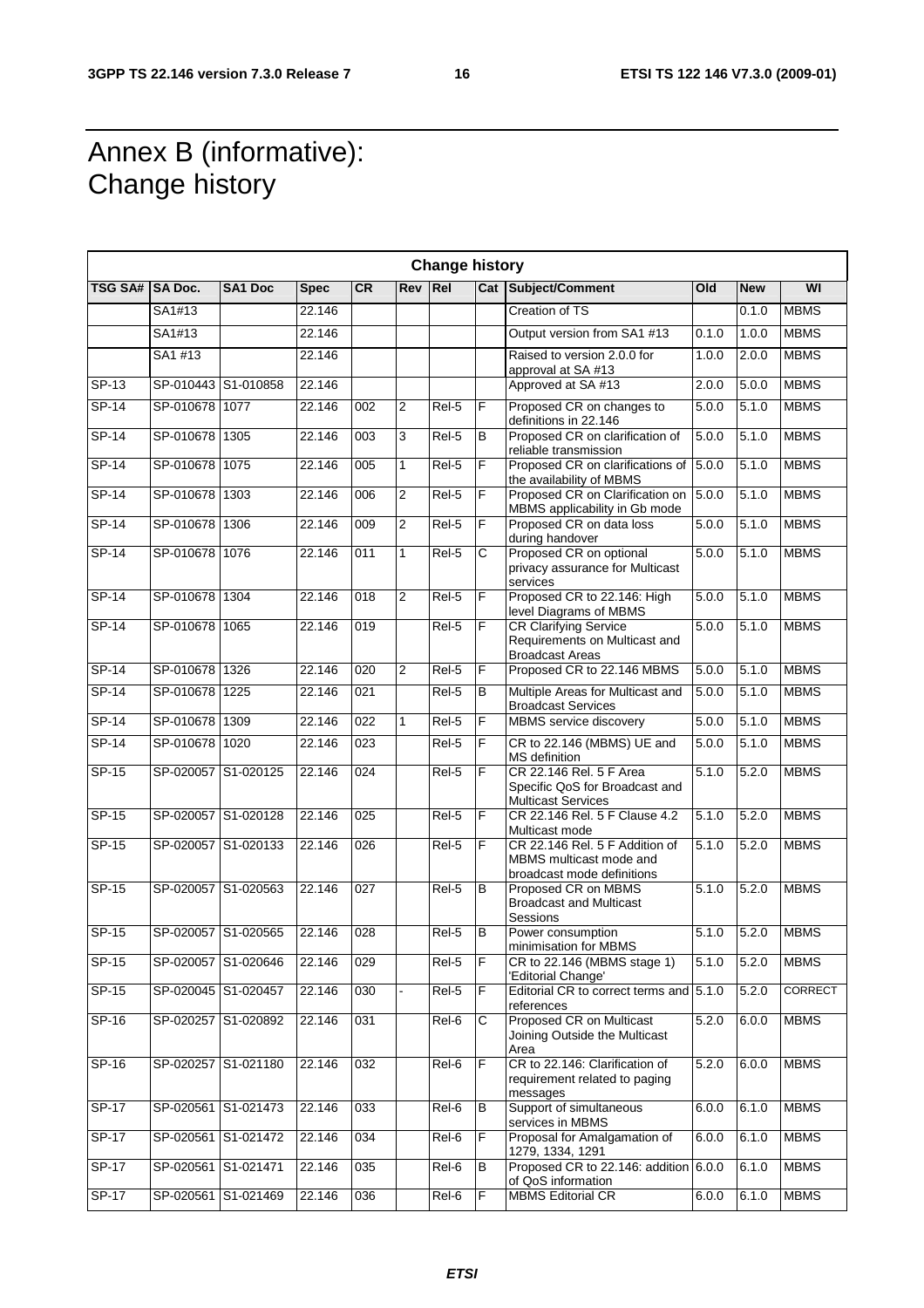| SP-17   |           | SP-020561 S1-021483 | 22.146 | 037  |   | Rel-6 | F | Proposed CR 22.146 on MBMS<br>Availability                                             | 6.0.0 | 6.1.0 | <b>MBMS</b>  |
|---------|-----------|---------------------|--------|------|---|-------|---|----------------------------------------------------------------------------------------|-------|-------|--------------|
| SP-17   |           | SP-020561 S1-021481 | 22.146 | 038  |   | Rel-6 | C | Proposed CR to 22.146:<br>Multicast service discovery                                  | 6.0.0 | 6.1.0 | <b>MBMS</b>  |
| SP-17   |           | SP-020561 S1-021475 | 22.146 | 039  |   | Rel-6 | B | CR to 22.146 on MBMS<br>Charging                                                       | 6.0.0 | 6.1.0 | <b>MBMS</b>  |
| SP-19   | SP-030026 | S1-030154           | 22.146 | 040  |   | Rel-6 | С | CR to 22.146 - MBMS Cell<br>broadcast in shared network                                | 6.1.0 | 6.2.0 | <b>MBMS</b>  |
| SP-22   |           | SP-030705 S1-031010 | 22.146 | 041  |   | Rel-6 | F | Alignment of MBMS use cases<br>and bit rates                                           | 6.2.0 | 6.3.0 | <b>MBMS</b>  |
| $SP-23$ | SP-040094 | S1-040225           | 22.146 | 042  |   | Rel-6 | F | Clarification on user<br>requirements for notification of<br>multicast sessions        | 6.3.0 | 6.4.0 | <b>MBMS</b>  |
| SP-24   |           | SP-040291 S1-040518 | 22.146 | 043  |   | Rel-6 | F | Addition of a concept regarding<br>UE joining time                                     | 6.4.0 | 6.5.0 | <b>MBMS</b>  |
| $SP-25$ |           | SP-040504 S1-040706 | 22.146 | 044  |   | Rel-6 | F | Rel-6 removal of notification<br>requirement while receiveing PS<br>or CS services     | 6.5.0 | 6.6.0 | <b>MBMS</b>  |
| SP-25   | SP-040696 |                     | 22.146 | 045  |   | Rel-6 | F | Key management priority for<br><b>MBMS</b> services                                    | 6.5.0 | 6.6.0 | <b>MBMS</b>  |
| SP-30   |           | SP-050742 S1-051233 | 22.146 | 0046 |   | Rel-7 | B | Enabling IMS to use the MBMS<br>bearer service                                         | 6.6.0 | 7.0.0 | <b>MBMSE</b> |
| $SP-31$ | SP-060019 | S1-060305           | 22.146 | 0048 |   | Rel-7 | A | Alignment of 22.146 with MBMS<br>stage 3                                               | 7.0.0 | 7.1.0 | <b>MBMS</b>  |
| SP-33   |           | SP-060465 S1-060936 | 22.146 | 0050 |   | Rel-7 | F | Relaxing the current<br>requirement that suggests a<br>mandatory support for MBMS      | 7.1.0 | 7.2.0 | <b>MBMSE</b> |
| SP-42   | SP-080765 | S1-083433           | 22.146 | 0059 | 2 | Rel-7 | A | Removal of the requirement for<br>Location dependent data flows<br>for MBMS Broadcast. | 7.2.0 | 7.3.0 | TEI6         |